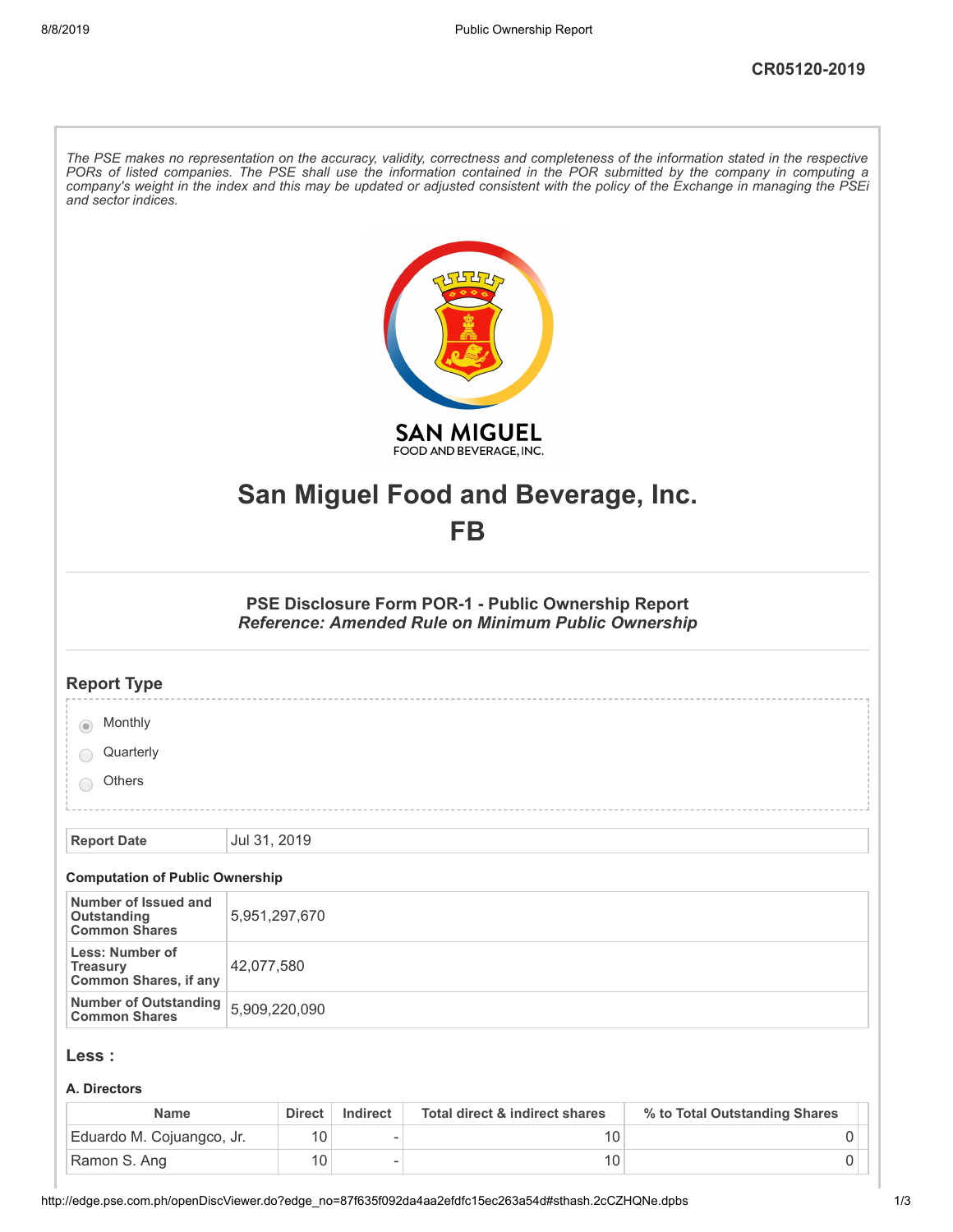| Carmelo L. Santiago      | 10  |         | 10      | 0 |
|--------------------------|-----|---------|---------|---|
| Menardo R. Jimenez       | 10  |         | 10      | 0 |
| Francisco S. Alejo III   | 10  | 230,000 | 230,010 | O |
| Ma. Romela M. Bengzon    | 10  |         | 10      | O |
| Minita V. Chico-Nazario  | 10  |         | 10      | 0 |
| Ricardo C. Marquez       | 10  |         | 10      | 0 |
| Cirilo P. Noel           | 10  |         | 10      | O |
| Roberto N. Huang         | 10  |         | 10      | 0 |
| Emmanuel B. Macalalag    | 10  |         | 10      | 0 |
| Ferdinand K. Constantino | 10  |         | 10      | O |
| Aurora T. Calderon       | 10  |         | 10      | 0 |
| Winston A. Chan          | 10  |         | 10      | 0 |
| Joseph N. Pineda         | 10  |         | 10      | 0 |
|                          | 150 | 230,000 | 230,150 | 0 |

### **B. Officers**

| <b>Name</b>                              |  | Direct   Indirect   Total direct & indirect shares   % to Total Outstanding Shares |
|------------------------------------------|--|------------------------------------------------------------------------------------|
| Ramon S. Ang (same as above)             |  |                                                                                    |
| Francisco S. Alejo III (same as above)   |  |                                                                                    |
| Roberto N. Huang (same as above)         |  |                                                                                    |
| Emmanuel B. Macalalag (same as above)    |  |                                                                                    |
| Ferdinand K. Constantino (same as above) |  |                                                                                    |
| Ildefonso B. Alindogan                   |  |                                                                                    |
| Alexandra B. Trillana                    |  |                                                                                    |
|                                          |  |                                                                                    |

## **C. Principal/Substantial Stockholders**

| <b>Name</b>            | <b>Direct</b> | Indirect | Total direct & indirect shares | % to Total Outstanding Shares |
|------------------------|---------------|----------|--------------------------------|-------------------------------|
| San Miguel Corporation | 5,245,082,440 | ۰        | 5,245,082,440                  | 88.76                         |
|                        | 5,245,082,440 |          | 5,245,082,440                  | 88.76                         |

## **D. Affiliates**

| <b>Name</b> | <b>Direct</b> | Indirect | Total direct & indirect shares | % to Total Outstanding Shares |
|-------------|---------------|----------|--------------------------------|-------------------------------|
| None        |               |          |                                |                               |
|             |               |          |                                |                               |

### **E. Government**

| <b>Name</b> | <b>Direct</b> | <b>Indirect</b> | Total direct & indirect shares | % to Total Outstanding Shares |
|-------------|---------------|-----------------|--------------------------------|-------------------------------|
| None        |               |                 |                                |                               |
|             |               |                 |                                |                               |

### **F. Banks**

| <b>Name</b> | <b>Direct</b> | Indirect | Total direct & indirect shares | % to Total Outstanding Shares |
|-------------|---------------|----------|--------------------------------|-------------------------------|
| None        |               |          |                                |                               |
|             |               |          |                                |                               |

# **G. Employees**

| <b>Name</b> | <b>Direct</b> | Indirect | Total direct & indirect shares | % to Total Outstanding Shares |
|-------------|---------------|----------|--------------------------------|-------------------------------|
| None        |               |          |                                |                               |
|             |               |          |                                |                               |